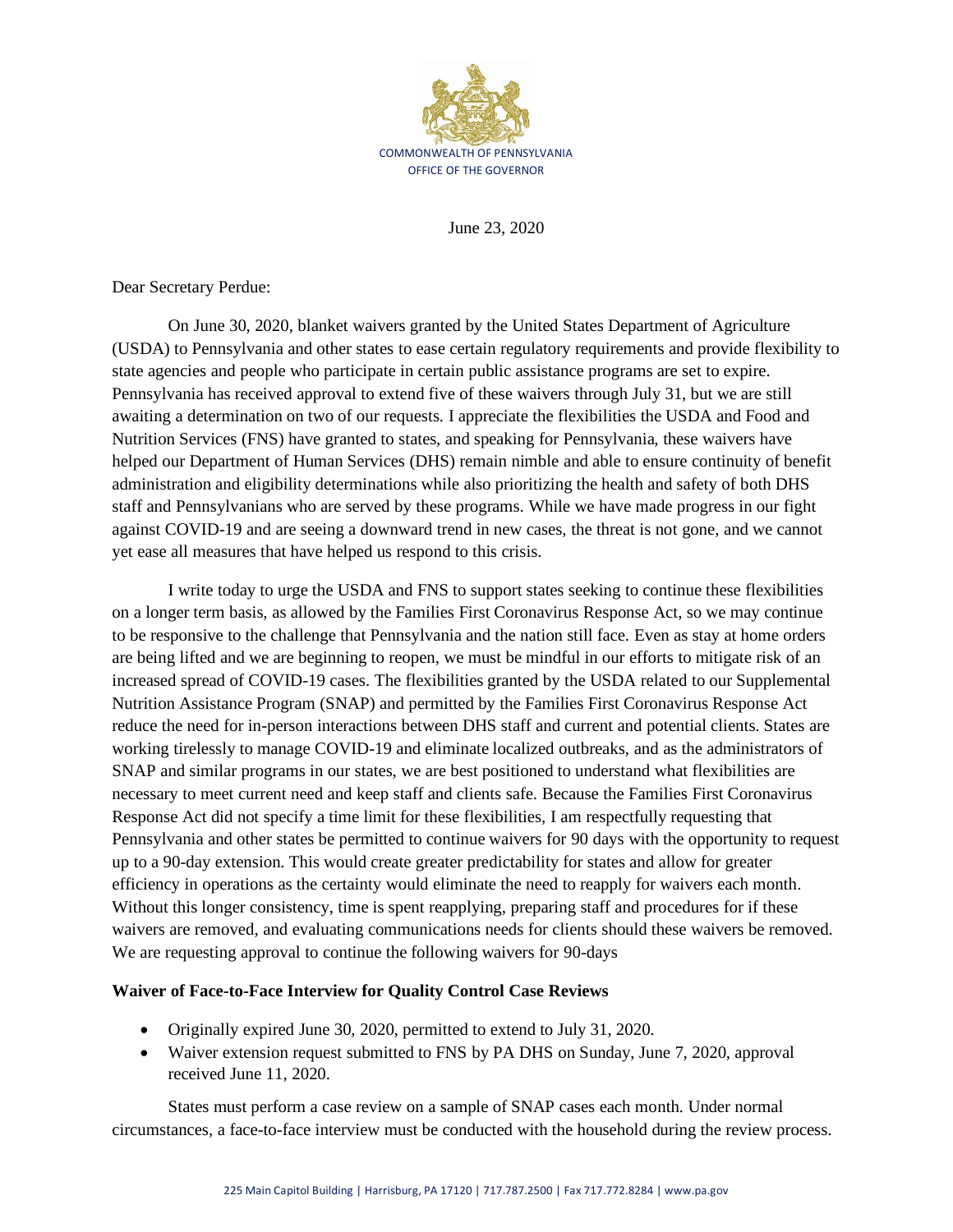

Due to COVID-19, a waiver option was provided that allows states to perform the interview via phone to accommodate social distancing concerns.

If this waiver is eliminated, quality control staff will have to resume conducting face-to-face interviews with sampled households, resulting in higher risk of catching or spreading COVID-19. Households that refuse the interview, even if due to fear of becoming ill, are required to have their benefits closed.

## **Temporary Suspension of Claims Collections**

- Originally expired June 30, 2020, permitted to extend to July 31, 2020.
- Will be submitted by PA's Office of Inspector General (OSIG), approval to extend received June 11,2020.

Allows OSIG to stop recoupment of overpaid SNAP benefits, which subsequently prevents households that are not submitting their recoupments from being referred to the Treasury Offset Program (TOP), which pursues recoupment via other means, such as taking the amount owed out of the household's tax refund.

Recoupments would restart, resulting in SNAP households with a previous overpayment receiving less benefits during the COVID-19 health emergency. It also complicates the process of issuing emergency allotments to households bringing them to the maximum SNAP benefit.

# **Extend Administrative Disqualification Hearings (ADH)**

- Originally expired June 30, 2020, permitted to extend to July 31, 2020.
- OSIG submitted the original waiver and would have responsibility to submit the renewal request as well, approval received June 11, 2020.

Similar to the Fair Hearing waiver, this waiver extends the period by which a disqualification hearing must be completed from 60 days to up to 180 days, if needed. Without this waiver, Pennsylvania will be out of compliance. With many staff teleworking, completing ADHs is more difficult and takes additional time.

## **Waive Fair Hearing Timelines**

- Originally expired June 30, 2020, permitted to extend to July 31, 2020.
- Waiver extension request submitted to FNS by PA DHS on Sunday, June 7, 2020, approval received June 11, 2020.

This wavier extends the period for completing the SNAP hearing process from 90 days to 120 days.

Without this wavier, Pennsylvania would be out of compliance with federal regulation. While our Bureau of Hearings and Appeals (BHA) is working to get back on track with appeals, they are still behind from when the stay at home order first began in March. At that time, offices were closed and staff, though critical, were not considered essential employees and did not report to work. PA rectified the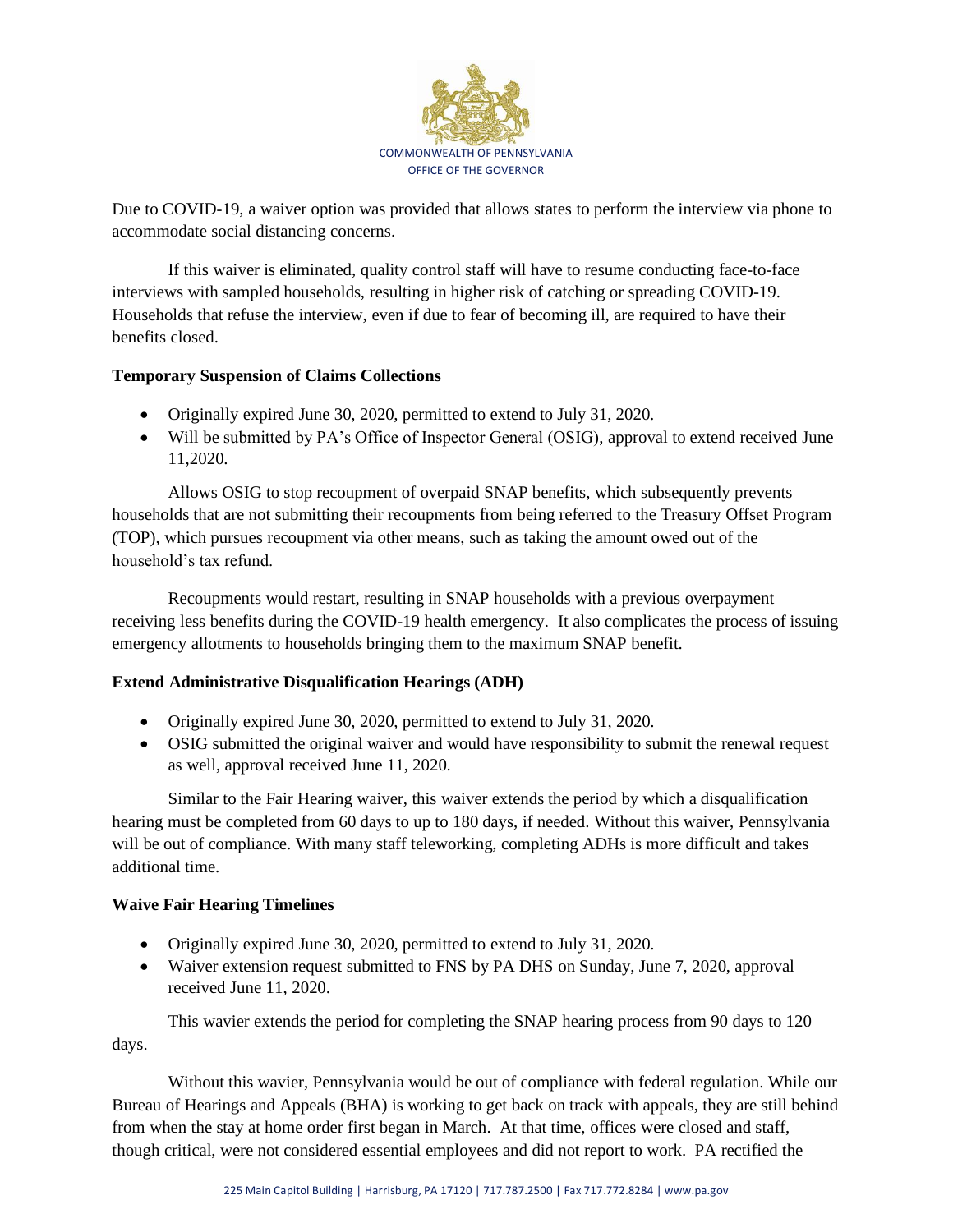

issue and BHA staff returned to work but with reduced staff and telework capabilities took some time to put in place. This has resulted in a large backlog of cases that are being worked through but will take time to address.

DHS has not yet received approval for the following waivers, and we respectfully ask that they be continued for an additional 90 days to preserve this important resource for people across Pennsylvania.

## **Extended Certification Periods and Waiving Periodic Reporting**

- Expires June 30, 2020
- Waiver extension request submitted to FNS by PA DHS on Monday, June 8, 2020.

SNAP households are certified for a set period at which time they must complete a recertification. Most households are subject to a 12-month certification period and must complete periodic reporting every six months. In Pennsylvania, we refer to this as the renewal due date for recertification, and Semi-Annual Reporting (SAR) for periodic reporting. This waiver allows the state to push the renewal due date back six months and allows the state not to act on incomplete periodic reporting. If a household still has a verified change in income that impacts eligibility, the SNAP benefits are still adjusted.

If this waiver is eliminated, CAO staff will have to send renewals and process them in the Client Information System. They will also have to process SARs that are returned. Since many staff are still teleworking, minimal staff are onsite to open mail and scan documentation when it is returned. Losing this waiver will likely result in a higher number of closures for not completing the renewal or SAR and then the households will be forced to request reconsiderations, file appeals, or submit a new application resulting in an increased workload for the CAOs and a higher churn rate for the SNAP population.

## **Eliminate Face to Face Interview**

- Originally expired June 30, 2020, permitted to extend to July 31, 2020.
- Waiver extension request submitted to FNS by PA DHS on Sunday, June 7, 2020, approval received June 11, 2020.

This waiver allows the state to deny requests for face to face interviews in lieu of telephone interviews. If this waiver is eliminated, both staff and clients are at higher risk of catching or spreading COVID-19.

## **Adjustments to Interview Requirements**

- Expires June 30, 2020
- Waiver extension request submitted to FNS by PA DHS on Monday, June 8, 2020.
- This waiver was split into two parts: waiver of the interview requirement at application, recertification, and the requirement of interview prior to expedited issuance; and waiver of the requirement to provide a face to face interview if the household requests one.
- Renewal request for waiver of requirement to provide a face-to-face interview at application and renewal was submitted to FNS by PA DHS on Sunday, June 7, 2020.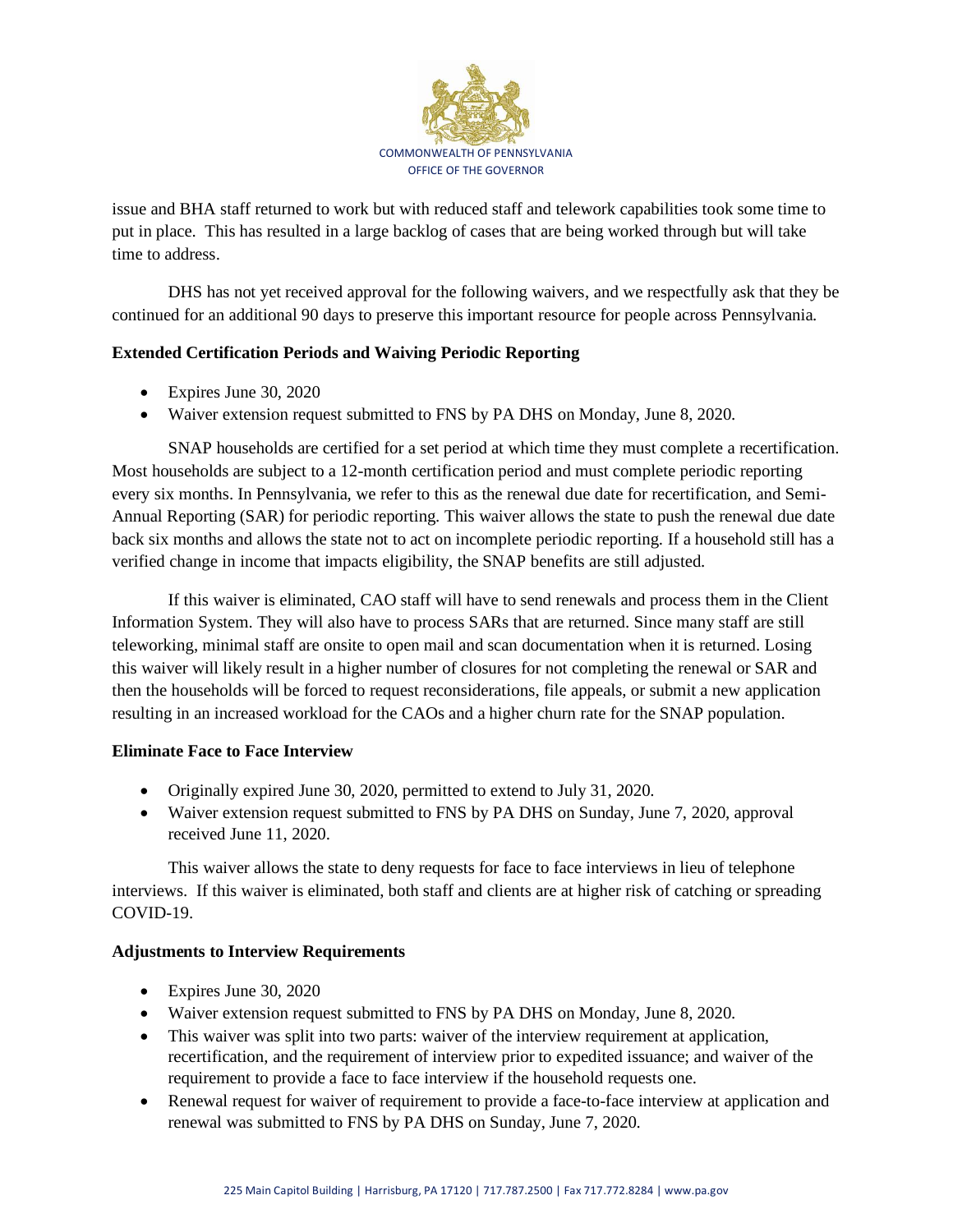

In order to be authorized to receive SNAP benefits, a household must have an interview conducted. The interview is required at application and recertification and also prior to issuing Expedited SNAP benefits. This waiver allows the state to authorize the benefits or complete the recertification without the interview and based solely on provided verifications.

If this waiver is eliminated, CAO staff will have to conduct interviews for all SNAP households. Losing this waiver would likely result in higher churn rates as more households are rejected for failing to have an interview. In addition, it makes it more difficult for a household with minimal income to get Expedited SNAP benefits because they must have an interview first. If the extended certification periods waiver is granted, the waiver of recertification interviews is not necessary. However, if the extended certification periods waiver is denied, the waiver of the renewal interview becomes more critical. Interview requirements also exponentially increase the workload for CAO staff and are more challenging as staff continue to telework to allow appropriate social distancing.

DHS has not yet submitted the following request, but will as soon as we are able for July. I strongly encourage the USDA to permit flexibility on these payments on a longer term basis as permitted by the Families First Coronavirus Response Act.

## **Extension of Emergency Allotments to Current SNAP Households**

- Expires June 30, 2020
- This is not a standard waiver. FNS provided a fillable PDF that states must complete with estimated benefit issuance amounts and dates only and submit to their Regional Office. PA DHS will be submitting this information after June 15 for the July request.

This allows DHS to issue a supplemental SNAP grant to households not receiving the maximum SNAP benefit for their household size. The grant is for the amount needed to bring the household up to the maximum for their size as permitted by the Families First Coronavirus Response Act. Without this, SNAP households would receive only the normal benefit amount when many counties around Pennsylvania are not fully reopened and still experiencing economic challenges.

COVID-19 has altered and halted many facets of our lives. For many, our old normal is lost. Pennsylvania's unemployment rate was 15.1 percent in April. Hundreds of thousands of people around Pennsylvania have lost their sense of stability and security. Public assistance programs like SNAP can be a resource to help people who have lost a job or a significant portion of their income or work a low-wage job make sure they can meet essential needs. But for many people in Pennsylvania and around the country, COVID-19 and the economic effects of the pandemic have laid bare structural inequities in our country. The Centers for Disease Control and Prevention says that preliminary data from the COVID-19 pandemic suggests that communities of color are experiencing COVID-19 at a disproportionate rate. This is unacceptable, but unfortunately, this is consistent with health trends we see in Black and other communities of color. A newborn in North Philadelphia has a life expectancy of 68 years, when just five miles to the south newborns are expected to live to 88. A Black newborn in the state is ten percent less likely to receive the recommended number of well-child visits within their first fifteen months of life compared to a white newborn.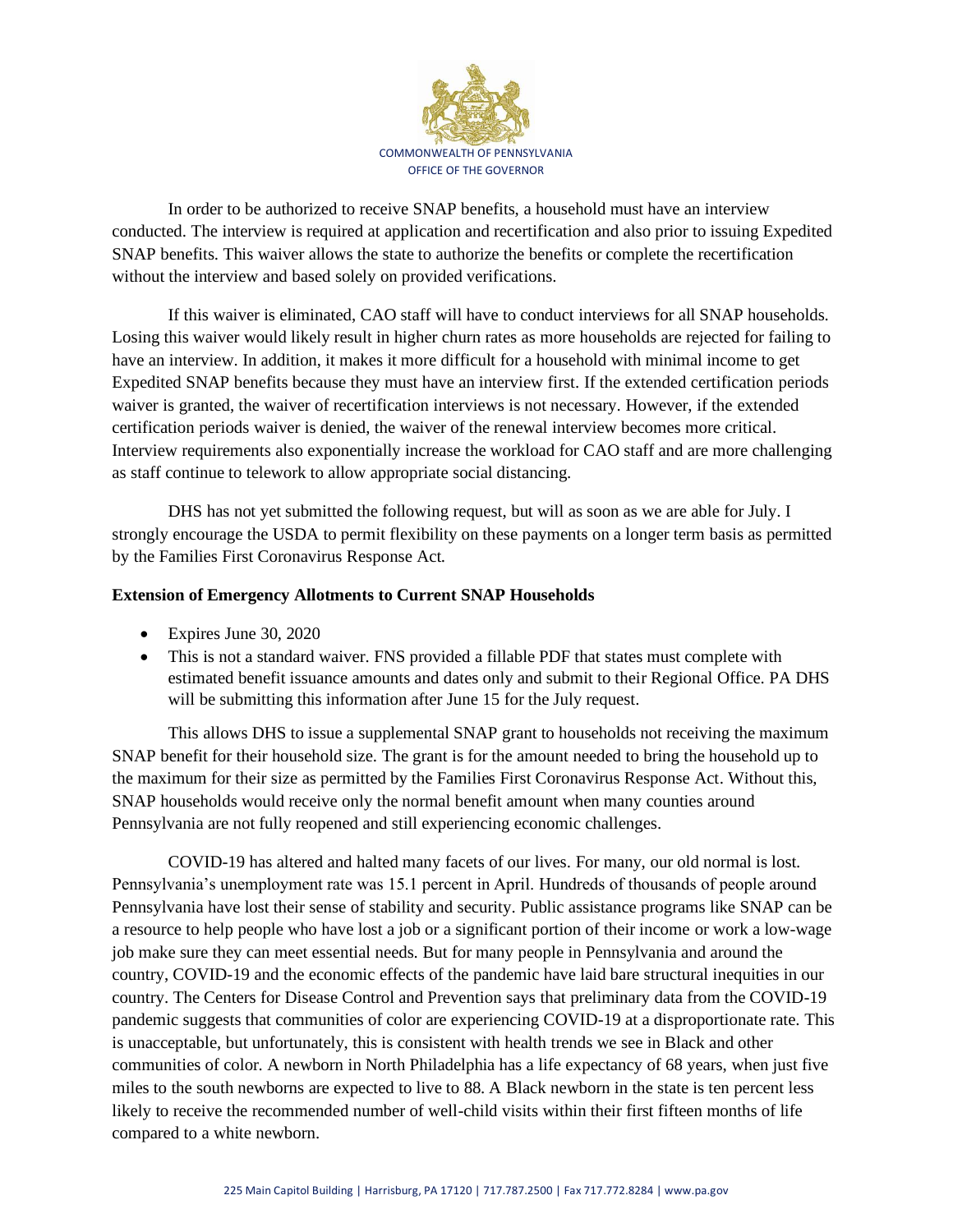

SNAP helps more than 1.8 million Pennsylvanians, including about 700,000 children, about 690,000 people with disabilities, and about 300,000 older adults, expand purchasing power to ensure their household has enough food to avoid going hungry. Inadequate food and chronic nutrient deficiencies have profound effects on a person's life and health, including increased risks for chronic diseases, higher chances of hospitalization, poorer overall health, and increased health care costs. Children who have enough to eat go on to have higher graduation rates, increased adult earnings, and improved health outcomes in their adult life. Older adults who are enrolled in SNAP are healthier, hospitalized less and are less likely to go to a nursing home. As the nation faces the COVID-19 pandemic, access to essential needs like food is more important than ever to help keep people healthy and mitigate co-occurring health risks.

We cannot allow our current circumstances to make matters more difficult for disadvantaged people in Pennsylvania and around the country. Our actions in the weeks and months to come will shape not just our response to this pandemic, but also the world we will accept when COVID-19 is no longer a threat. Twelve percent of Pennsylvanians identify as Black or African American, but Black and African American people are disproportionately enrolled in public assistance programs and account for 29 percent of Pennsylvania's Supplemental Nutrition Assistance Program (SNAP) population. Preserving access to this critical resource and food access in these communities is the least we must do to be sure that this pandemic does not further define inequity in these communities for generations to come.

Before COVID-19, the USDA was focused on employment and training for SNAP recipients. While we may not agree on how we accomplish our shared goal of helping increase access to jobs that pay a living wage for SNAP recipients, I ask that you proceed with caution and consider the unstable economy. Hastily moving forward with programmatic changes that could result in a loss of food assistance while states are still grappling with extremely high unemployment is not going to help people succeed in the workforce. I fear that a returned focus on the proposed rule that was struck down in federal court in March will only create greater hardships for low-income and disadvantaged communities that are grappling with COVID-19 and its effect on the economy. When this rule was first proposed, we estimated that it would jeopardize access to SNAP for more than 92,000 people across the state, many of whom experience mental health, substance use disorder, and other chronic and long-term health conditions. Given the current economic climate, I am very concerned that this would be a conservative estimate. Changes, including the restriction of carryover exemptions, which were a part of the original rule's design, were there to give states flexibility to respond quickly to an acute crisis, such as a Public Health Emergency. Jeopardizing access to food does not help people get jobs in normal times. During a pandemic, it is a dangerous gamble. Pennsylvania intends to submit a request to waive requirements for able-bodied adults without dependents for at least one year, but I hope you will understand the grave concern this creates and instead help states invest in rebuilding our economies to help facilitate employment options for the people we serve.

Thank you for your agency's support of states' need for flexibility during these difficult months. I wish the threat of COVID-19 was behind us, but we cannot ignore the reality that although we've flattened the curve in Pennsylvania, this virus is still a significant threat. A longer term extension of these flexibilities will help states continue to focus on responding and helping the people we serve rather than